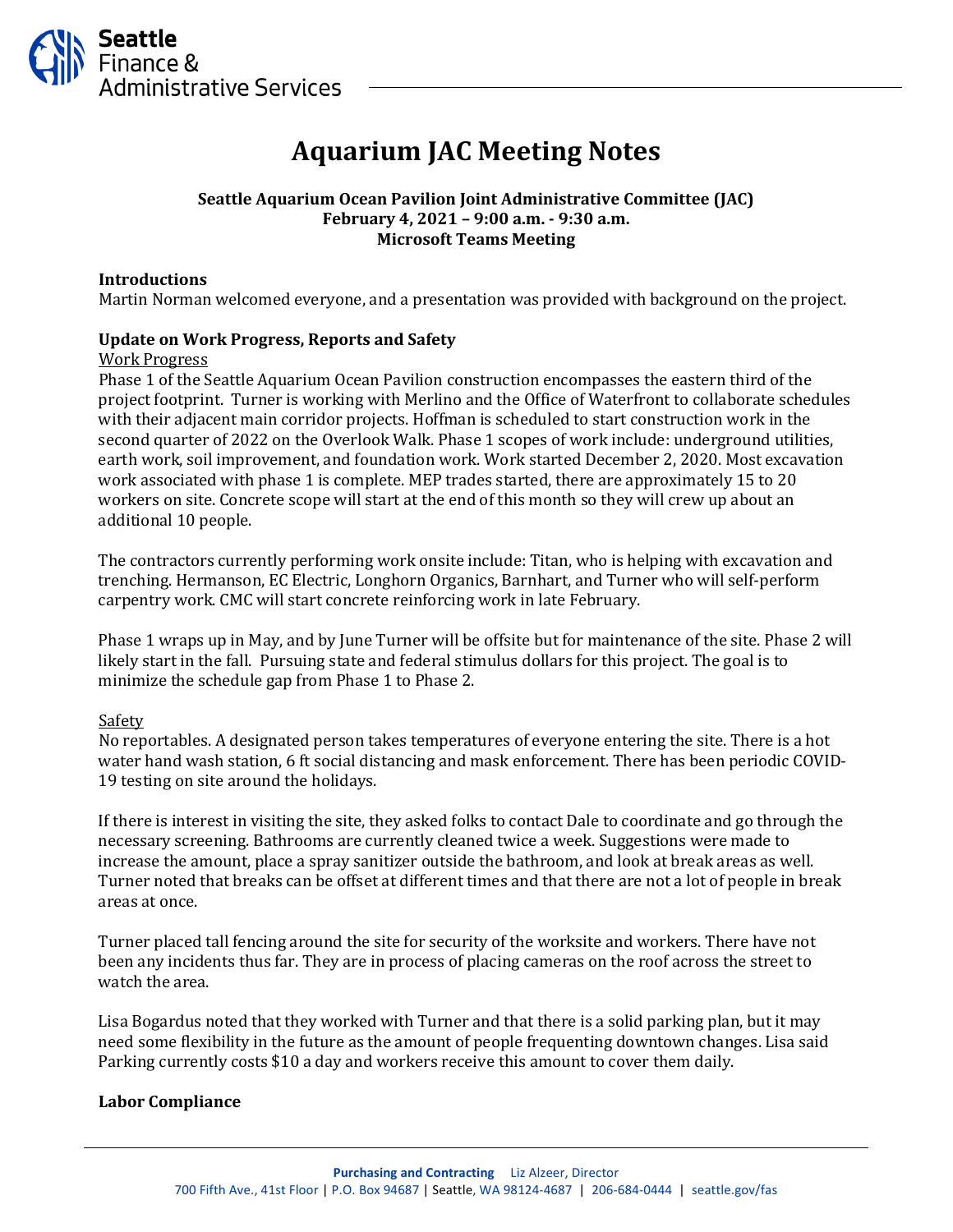Reminder for holiday pay.

#### **Grievances**

There are no active grievances.

#### **Pre-apprenticeship Updates**

NWCI recently graduated 8 PD pre -apprentices all of whom have been accepted into the apprenticeship. 5 of the graduates are actively seeking work. Currently running an Interior Systems pre-apprenticeship class at the Kent Training Center which started on November 25th and is expected to graduate on February 12th. Interviews will be held via zoom on February 18th and will be seeking help from contractors and community partners. They will begin a General Carpentry class at the Renton Training Center March 15th and is expected to graduate April 2nd. Interviews will be hosted via zoom on April 7th and they will reach out to contractors and community partners. They have a spreadsheet that is sent out twice a month of all pre-apprenticeship graduates who have been accepted into the apprenticeship. With the spreadsheet they also include dispatch contact information to make the process of getting member utilization easier. Folks can place an "open call" with the dispatch office for General Carpentry, Interior Systems and Pile Driver priority hire needs.

ANEW currently has 2 classes running, 17 women and 22 co-eds, and will graduate late March and early April and hope to be involved in the upcoming trades needs as the project continues to ramp up. They will hold mock interviews with their students and contractors on February  $16<sup>th</sup>$  and February  $25<sup>th</sup>$ and ask to please let them know if folks have anyone that would like to participate. Mock interviews are a great way to meet students and learn about their trades.

#### **Old/Unfinished/New Business**

Jon Bersche encouraged folks to utilize the Apprenticeship guidebook.

#### **Next Arena JAC Meeting February 3, 2021 –** 9:00 a.m. – 9:30 a.m. **Virtual Meeting**

#### **JAC Member Attendees**

| Dave Benson                      | Local 54 Roofers               | Paula Resa          | <b>NWCI</b>     |
|----------------------------------|--------------------------------|---------------------|-----------------|
| Lisa Bogardus                    | <b>Seattle Building Trades</b> | Dean Stoneburner    | <b>IUOE 302</b> |
| Antonio Butler                   | IBEW 46                        | Jesse Sanden        | Local 1 BAC     |
| <b>Greg Bowers</b>               | Heat & Frost Local 7           |                     |                 |
| Joe Dugger                       | IBEW 46                        | Jesse Scott-Kandoll | PNWRCC          |
| Juan Espinoza                    | Laborers                       | Marianna Talbott    | <b>NWCI</b>     |
| Elwood Evans                     | IBEW 46                        |                     |                 |
| Cynthia Grant                    | <b>IUPAT 5</b>                 |                     |                 |
| Sam Hem                          | Sheet Metal 66                 |                     |                 |
| Bill Meek                        | Laborers 242                   |                     |                 |
| <b>City of Seattle Attendees</b> |                                |                     |                 |
| Jon Bersche                      | FAS                            | Anna Pavlik         | FAS             |
| Rick Dimmer                      | FAS                            | Julianna Tesfu      | FAS             |
| Jeanne Fulcher                   | FAS                            |                     |                 |
| Martin Norman                    | <b>FAS</b>                     |                     |                 |
|                                  |                                |                     |                 |